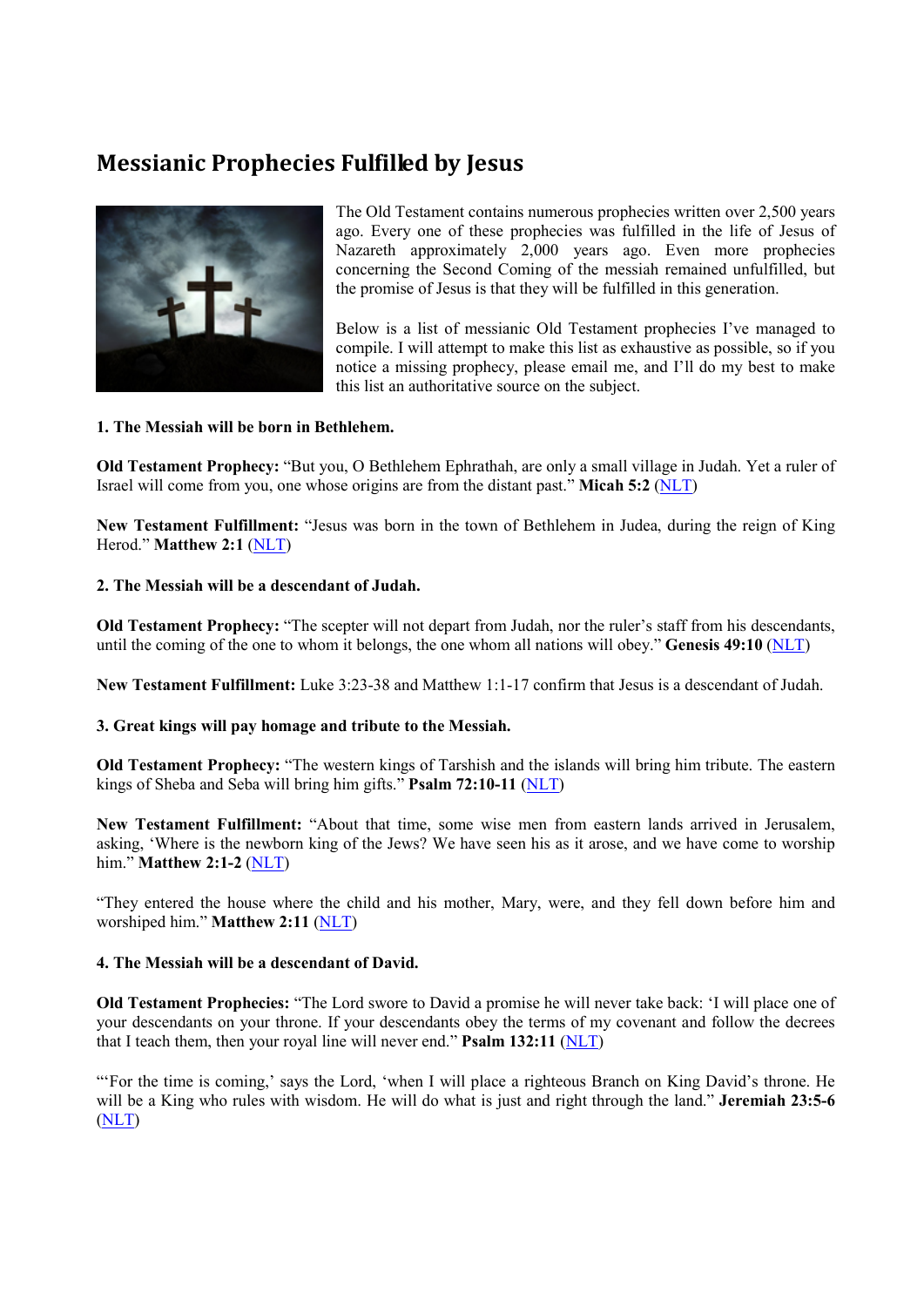"At that time I will bring to the throne of David a righteous descendant, and he will do what is just and right throughout the land." **Jeremiah 33:15** (NLT)

**New Testament Fulfillment:** "He will be very great and will be called the Son of the Most High. And the Lord God will give him the throne of his ancestor David. And he will reign over Israel forever; his Kingdom will never end!" **Luke 1:32-33** (NLT)

#### **5. The Messiah will be born of a virgin.**

**Old Testament Prophecy:** "All right then, the Lord himself will choose the sign. Look! The virgin will conceive a child! She will give birth to a son and will call him Immanuel – 'God is with us.'" **Isaiah 7:14** (NLT)

**New Testament Fulfillment:** "But while she was still a virgin, she became pregnant by the Holy Spirit. Joseph, her fiancé, being a just man, decided to break the engagement quietly, so as not to disgrace her publicly. As he considered this, he fell asleep, and an angel of the Lord appeared to him in a dream. 'Joseph, son of David,' the angel said, 'do not be afraid to go ahead with your marriage to Mary. For the child within her has been conceived by the Holy Spirit. And she will have a son, and you are to name him Jesus, for he will save his people from their sins.'" **Matthew 1:18-21** (NLT)

## **6. Children will be killed in effort to kill the Messiah.**

**Old Testament Prophecy:** "This is what the Lord says: 'A cry of anguish is heard in Ramah – mourning and weeping unrestrained. Rachel weeps for her children, refusing to be comforted – for her children are dead." **Jeremiah 31:15** (NLT)

**New Testament Fulfillment:** "Herod was furious when he learned that the wise men had outwitted him. He sent soldiers to kill al the boys in and around Bethlehem who were two years old and under, because the wise men had him the star first appeared to them about two years earlier. Herod's brutal action fulfilled the prophecy of Jeremiah." **Matthew 2:16-17** (NLT)

#### **7. The Messiah will be taken to Egypt.**

**Old Testament Prophecy:** "When Israel was a child, I loved him as a son, and I called my son out of Egypt." **Hosea 11:1** (NLT)

**New Testament Fulfillment:** "That night Joseph left for Egypt with the child and Mary, his mother, and they stayed there until Herod's death. This fulfilled what the Lord had spoken through the prophet: 'I called my Son out of Egypt.'" **Matthew 2:14-15** (NLT)

#### **8. The Messiah will be the Son of God.**

**Old Testament Prophecy:** "The king proclaims the Lord's decree: 'The Lord said to me, 'You are my son. Today, I have become your Father. Only ask, and I will give you the nations as your inheritance, the ends of the earth as your possession." **Psalm 2:7-8** (NLT)

**New Testament Fulfillment:** "And a voice from heaven said, 'This is my beloved Son, and I am fully pleased with him.'" **Matthew 3:17** (NLT)

#### **9. The Messiah will be heralded by the messenger of the Lord.**

**Old Testament Prophecy:** "Listen! I hear the voice of someone shouting, 'Make a highway for the Lord through the wilderness. Make a straight, smooth road through the desert for our God. Fill the valleys and level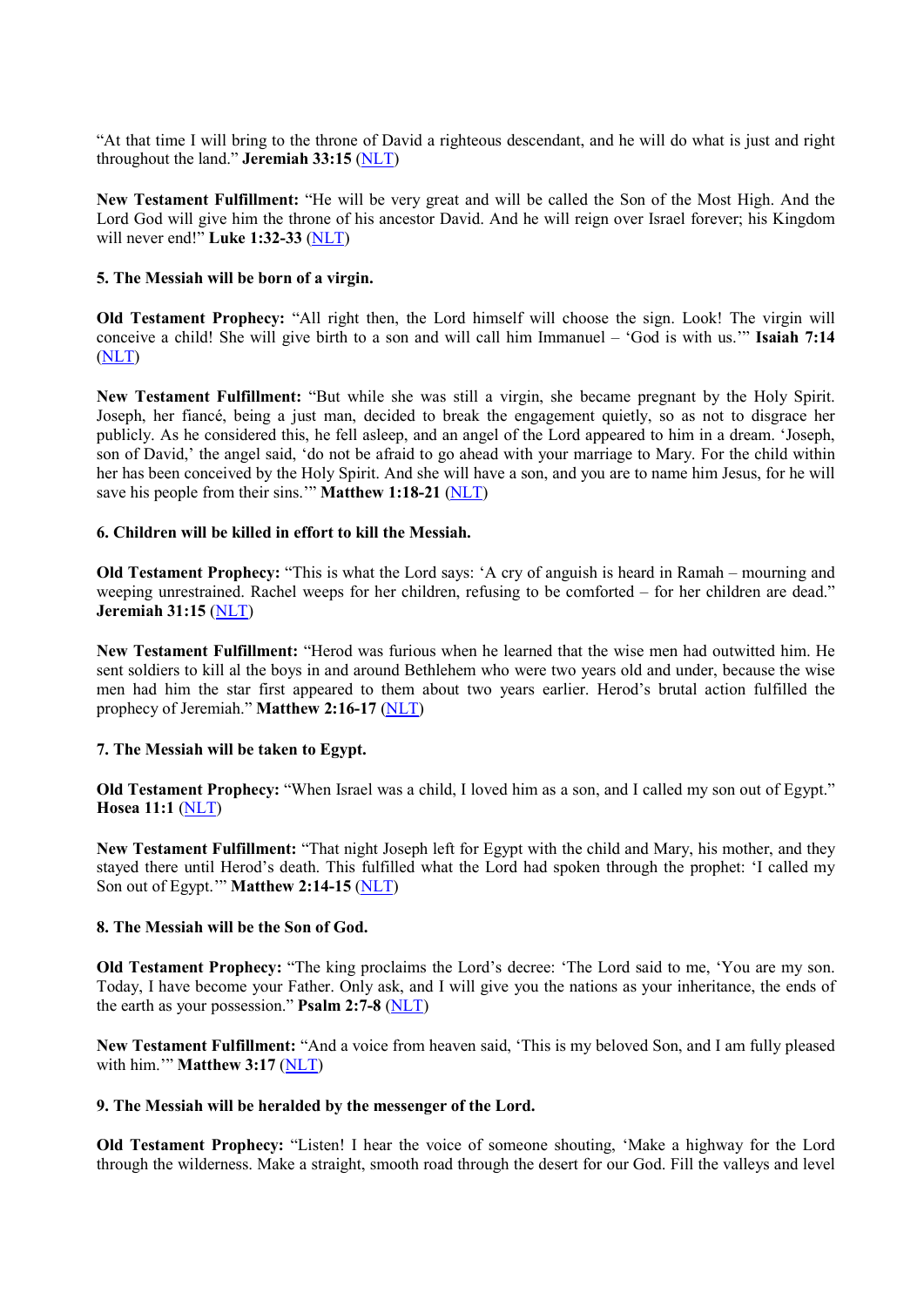the hills. Straighten out the curves and smooth off the rough spots. Then the glory of the Lord will be revealed, and all the people will see it together. The Lord has spoken!" **Isaiah 40:3-5** (NLT)

**New Testament Fulfillment:** "In those days John the Baptist began preaching in the Judean wilderness. His message was, 'Turn from your sins and turn to God, because the Kingdom of Heaven is near.' Isaiah had spoken of John when he said, 'He is a voice shouting in the wilderness: 'Prepare a pathway for the Lord's coming! Make a straight road for him!'" **Matthew 3:1-3** (NLT)

# **10. The Messiah will be anointed by the Holy Spirit.**

**Old Testament Prophecy:** "And the Spirit of the Lord will rest on him – the Spirit of wisdom and understanding, the Spirit of counsel and might, the Spirit of knowledge and fear of the Lord." **Isaiah 11:2** (NLT)

**New Testament Fulfillment:** "After his baptism, as Jesus came up out of the water, the heavens were opened and he saw the Spirit of God descending like a dove and settling on him. And a voice from heaven said, 'This is my beloved Son, and I am fully pleased with him.'" **Matthew 3:16-17** (NLT)

## **11. The Messiah will bring light to Galilee.**

**Old Testament Prophecy:** "Nevertheless, that time of darkness and despair will not go on forever. The land of Zebulun and Naphtali will soon be humbled, but there will be a time in the future when Galilee of the Gentiless, which lies along the road that runs between the Jordan and the sea, will be filled with glory. The people who walk in darkness will see a great light – a light that will shine on all who live in the land where death casts its shadow." **Isaiah 9:1-2** (NLT)

**New Testament Fulfillment:** "When Jesus heard that John had been arrested, he left Judea and returned to Galilee. But instead of going to Nazareth, he went to Capernaum, beside the Sea of Galilee, in the region of Zebulun and Naphtali." **Matthew 4:12-16** (NLT)

## **12. The Messiah will preach good news to the poor, comfort the broken hearted, and announce the year of the Lord's favor.**

**Old Testament Prophecy:** "The Spirit of the Sovereign Lord is upon me, because the Lord has appointed me to bring good news to the poor. He has sent me to comfort the brokenhearted and to announce that captives will be released and prisoners will be freed. He has sent me to tell those who mourn that the time of the Lord's favor has come." **Isaiah 61:1-2** (NLT)

**New Testament Fulfillment:** "When he came to the village of Nazareth, his boyhood home, he went as usual to the synagogue on the Sabbath and stood up to read the Scriptures. The scroll containing the messages of Isaiah the prophet was handed to him, and he unrolled the scroll to the place where it says: 'The Spirit of the Lord is upon me, for he has appointed me to preach Good News to the poor. He has sent me to proclaim that captives will be released, that the blind will see, that the downtrodden will be freed from their oppressors, and that the time of the Lord's favor has come.' He rolled up the scroll, handed it back to the attendant, and sat down. Everyone in the synagogue stared at him intently. Then he said, 'This Scripture has come true today before your very eyes!'" **Luke 4:16-21** (NLT)

# **13. The Messiah will be hated without cause.**

**Old Testament Prophecy:** "Don't let my treacherous enemies rejoice over my defeat. Don't let those who hate me without cause gloat over my sorrow." **Psalm 35:19** (NLT)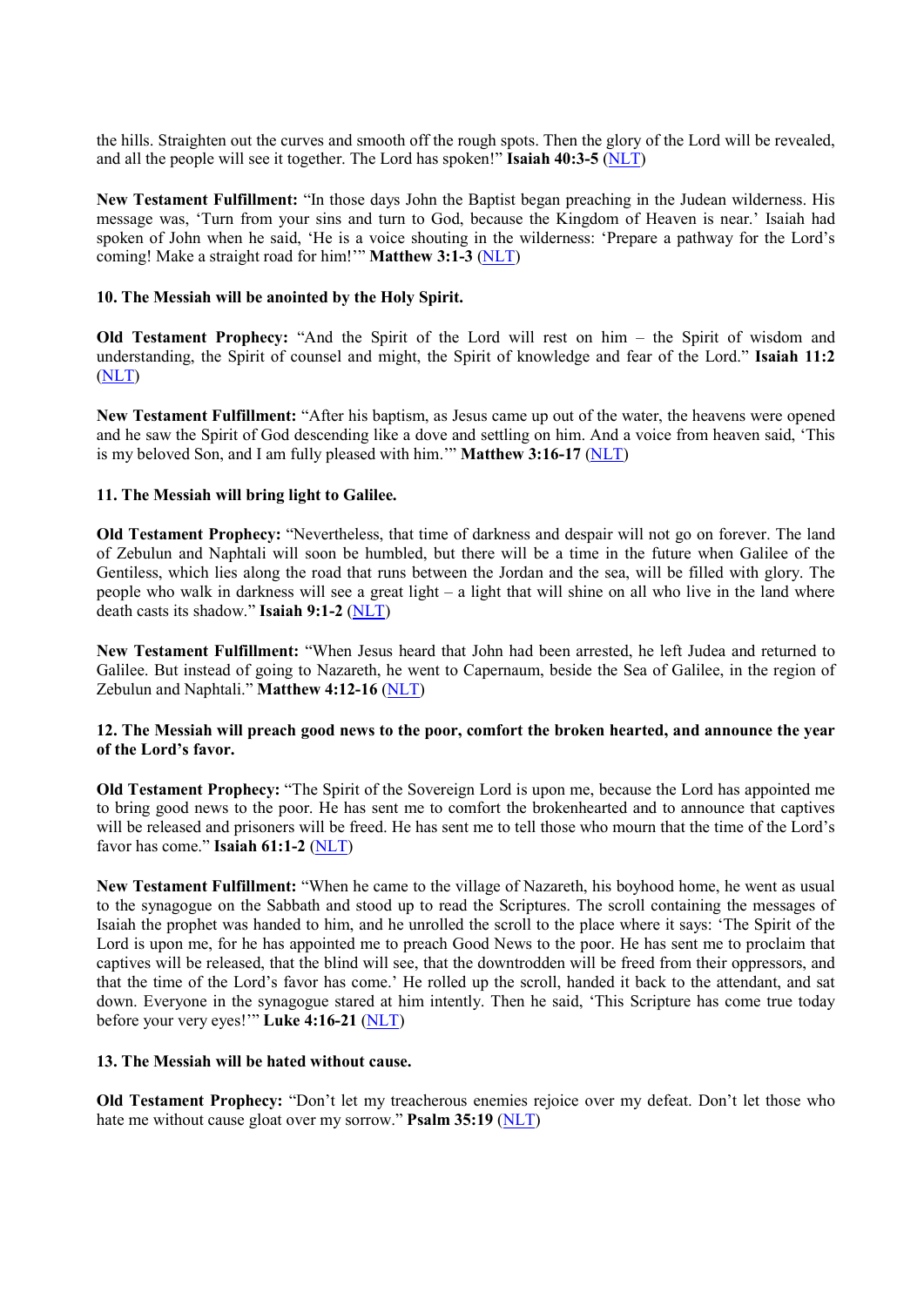**New Testament Fulfillment:** "Anyone who hates me hates my Father, too. If I hadn't done such miraculous signs among them that no one else could do, they would not be counted guilty. But as it is, they saw all that I did and yet hated both of us – me and my Father." **John 15:23-25** (NLT)

# **14. The Messiah will make the blind see, the deaf hear, the lame walk, and the mute speak.**

**Old Testament Prophecy:** "And when he comes, he will open the eyes of the blind and unstop the ears of the deaf. The lame will leap like a deer, and those who cannot speak will shout and sing!" **Isaiah 35:5-6** (NLT)

**New Testament Fulfillment:** "John the Baptist, who was now in prison, heard about all the things the Messiah was doing. So he sent his disciples to ask Jesus, 'Are you really the Messiah we've been waiting for, or should we keep looking for someone else?' Jesus told them, 'Go back to John and tell him about what you have heard and seen – the blind see, the lame walk, the lepers are cured, the deaf hear, the dead are raised to life, and the Good News is being preached to the poor. And tell him: 'God blesses those who are not offended by me.''" **Matthew 11:2-6** (NLT)

# **15. The Messiah will enter Jerusalem riding a donkey.**

**Old Testament Prophecy:** "Rejoice greatly, O people of Zion! Shout in triumph, O people of Jerusalem! Look, your king is coming to you. He is righteous and victorious, yet he is humble, riding on a donkey – even on a donkey's colt." **Zechariah 9:9** (NLT)

**New Testament Fulfillment:** "Jesus sent two of them on ahead. 'Go into the village over there,' he said, 'and you will see a donkey tied there, with its colt beside it. Untie them and bring them here. If anyone asks what you are doing, just say, 'The Lord need them,' and he will immediately them.'" **Matthew 21:1-4** (NLT)

"The two disciples did as Jesus said. They brought the animals to him and threw their garments over the colt, and he sat on it. Most of the crowd spread their coats on the road ahead of Jesus, and other cut branches from the trees and spread them on the road. He was in the center of the procession, and the crowds all around him were shouting, 'Praise God for the Son of David! Bless the one who comes in the name of the Lord! Praise God in the highest heaven!' The entire city of Jerusalem was stirred as he entered. 'Who is this?' they asked. And the crowds replied, 'It's Jesus, the prophet from Nazareth in Galilee.'" **Matthew 21:6-11** (NLT)

# **16. The Messiah will arrive in Jerusalem at a specified time.**

**Old Testament Prophecy:** "Now listen and understand! Seven sets of seven plus sixty-two sets of seven will pass from the time the command is given to rebuild Jerusalem until the Anointed One comes." **Daniel 9:25** (NLT)

New Testament Fulfillment: "But when the right time came, God sent his Son, born of a woman, subject to the law." **Galatians 4:4** (NLT)

Read more about the 483 years prophecy and its fulfillment to the day.

#### **17. The Messiah will enter the Temple with authority.**

**Old Testament Prophecy:** "'Look! I am sending my messenger, and he will prepare the way before me. Then the Lord you are seeking will suddenly come to his Temple. The messenger of the covenant, whom you look for so eagerly, is surely coming,' says the Lord Almighty." **Malachi 3:1** (NLT)

**New Testament Fulfillment:** "Jesus entered the Temple and began to drive out the merchants and their customers. He knocked over the tables of the money changers and the stalls of those selling doves. He said,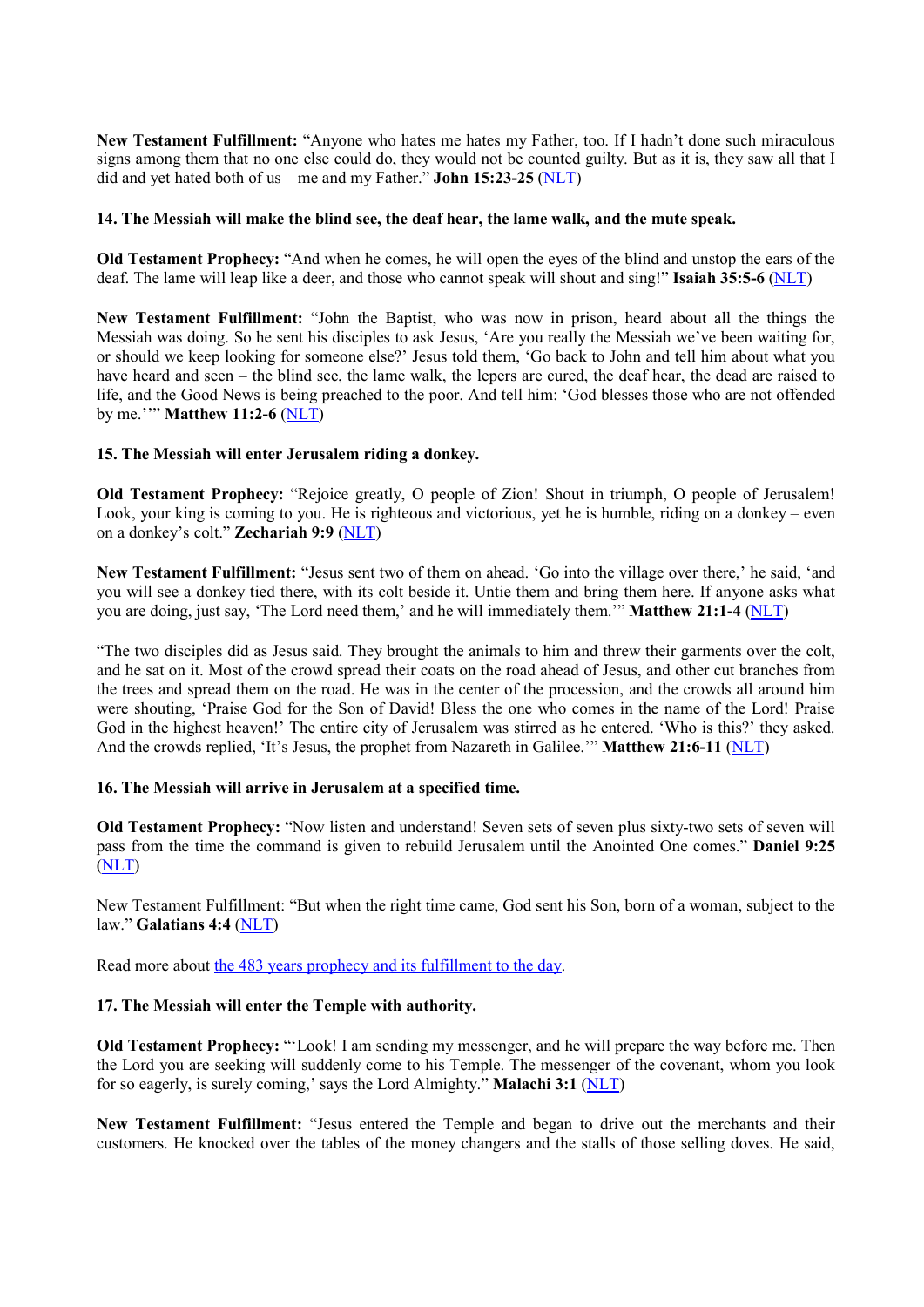'The Scriptures declare, 'My Temple will be called a place of prayer,' but you have turned it into a den of thieves!'" **Matthew 21:12-13** (NLT)

## **18. The Messiah will be rejected.**

**Old Testament Prophecy:** "He was despised and rejected – a man of sorrows, acquainted with bitterest grief. We turned our backs on him and looked the other way when he went by. He was despised, and we did not care." **Isaiah 53:3** (NLT)

**New Testament Fulfillment:** "And Pilate said to the people, 'Here is your king!' 'Away with him,' they yelled. 'Away with him – crucify him!' 'What? Crucify your king?' Pilate asked. 'We have no king but Caesar,' the leading priests shouted back." **John 19:14-15** (NLT)

## **19. The Messiah will be silent in front of his accusers.**

**Old Testament Prophecy:** "He was oppressed and treated harshly, yet he never said a word. He was led as a lamb to the slaughter. And as a sheep is silent before the shearers, he did not open his mouth." **Isaiah 53:7** (NLT)

**New Testament Fulfillment:** "Then the high priest stood up and said to Jesus, 'Well, aren't you going to answer these charges? What do you have to say for yourself?' But Jesus remained silent." **Matthew 26:62-63** (NLT)

## **20. The Messiah will be rejected by the Jews.**

**Old Testament Prophecy:** "The stone rejected by the builders has now become the cornerstone. This is the Lord's doing, and it is marvelous to see." **Pslam 118:22** (NLT)

**New Testament Fulfillment:** "Yes, he is very precious to you who believe. But for those who reject him, 'The stone that was rejected by the builders has now become the cornerstone.'" **1 Peter 2:7** (NLT)

# **21. The Messiah will be betrayed by a friend.**

**Old Testament Prophecy:** "Even my best friend, the one I trusted completely, the one who shared my food, has turned against me." **Psalm 41:9** (NLT)

**New Testament Fulfillment:** "The Scriptures declare, 'The one who shares my food has turned against me,' and this will soon come true. I tell you this now, so that when it happens you will believe I am the Messiah." **John 13:18-19** (NLT)

"Jesus said, 'It is the one to whom I give the bread dipped in the sauce.' And when he had dipped it, he gave it to Judas, son of Simon Iscariot. As soon as Judas had eaten the bread, Satan entered into him." **John 13:26-27** (NLT)

#### **22. The Messiah will be betrayed for 30 pieces of silver.**

**Old Testament Prophecy:** "And I said to them, 'If you like, give me my wages, whatever I am worth; but only if you want to.' So they counted out for my wages thirty pieces of silver." **Zechariah 11:12** (NLT)

**New Testament Fulfillment:** "Then Judas Iscariot, one of the twelve disciples, went to the leading priests and asked, 'How much will you pay me to betray Jesus to you?' And they gave him thirty pieces of silver." **Matthew 26:14-15** (NLT)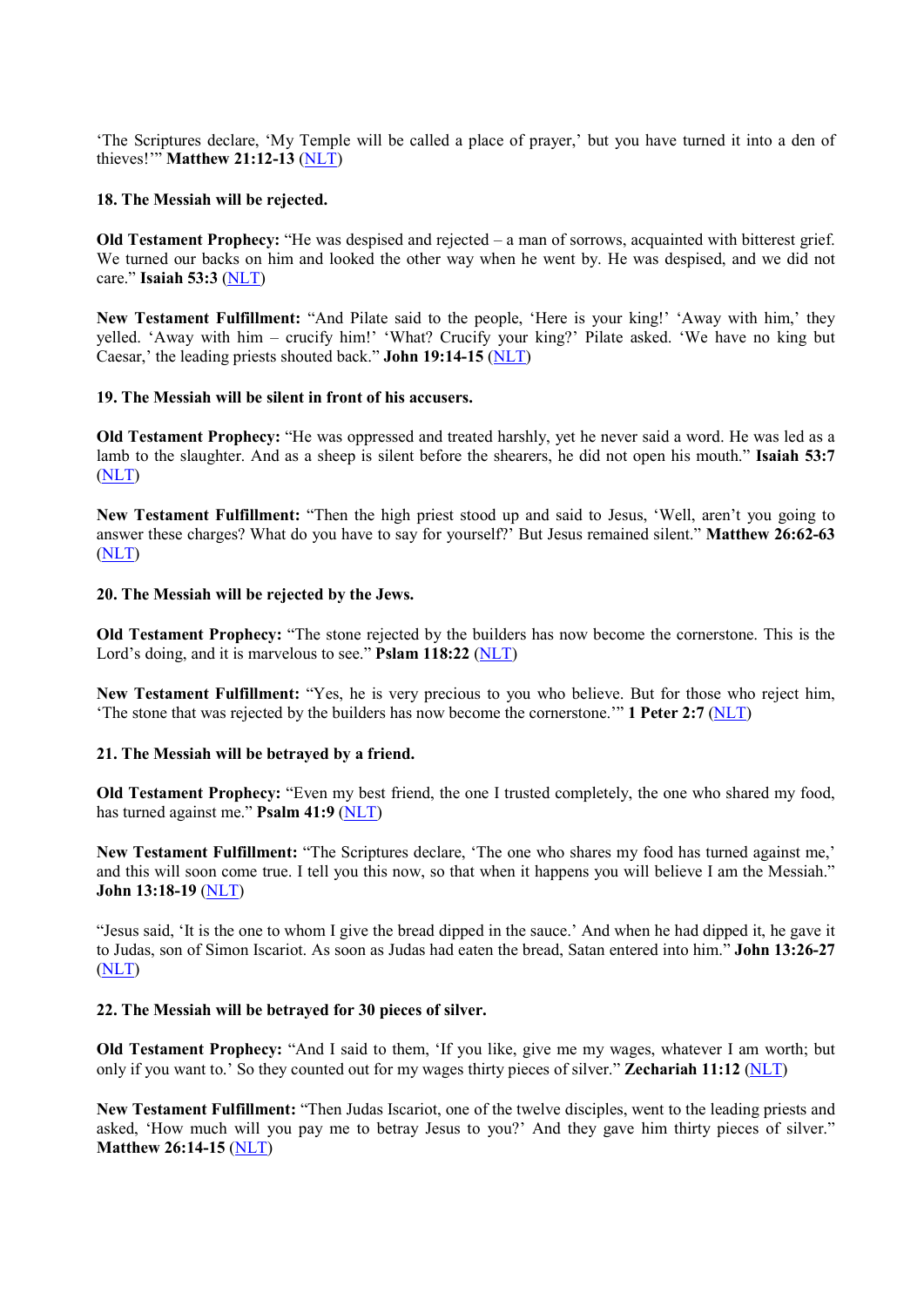## **23. The 30 pieces of silver will be thrown in the potter's field.**

**Old Testament Prophecy:** "And the Lord said to me, 'Throw it to the potters' – this magnificent sum at which they valued me! So I took the thirty coins and threw them to the potters in the Temple of the Lord." **Zechariah 11:13** (NLT)

**New Testament Fulfillment:** "When Judas, who had betrayed him, realized that Jesus had been condemned to die, he was filled with remorse. So he took the thirty pieces of silver back to the leading priests and other leaders. 'I have sinned,' he declared, 'for I have betrayed an innocent man.' 'What do we care?' they retorted. 'That's your problem.' Then Judas threw the money onto the floor of the Temple and went out and hanged himself. The leading priests picked up the money. 'We can't put it in the Temple treasury,' they said, 'since it's against the law to accept money paid for murder.' After some discussion they finally decided to buy the potter's field, and they made it into a cemetery for foreigners. That is why the field is still called the Field of Blood." **Matthew 27:3-8** (NLT)

## **24. The Messiah will be accused by false witnesses.**

**Old Testament Prophecy:** "Malicious witnesses testify against me. They accuse me of things I don't even know about." **Psalm 35:11** (NLT)

**New Testament Fulfillment:** "Many false witnesses spoke against him, but they contradicted each other." **Mark 14:56** (NLT)

## **25. The Messiah will be beaten, mocked, and spit upon.**

**Old Testament Prophecy:** "I give my back to those who beat me and my cheeks to those who pull out my beard. I do not hide from shame, for they mock me and spit in my face." **Isaiah 50:6** (NLT)

**New Testament Fulfillment:** "Then they spit in Jesus' face and hit him with their fists. And some slapped him, saying, 'Prophesy to us, you Messiah! Who hit you that time?'" **Matthew 26:67** (NLT)

#### **26. The Messiah will be beaten, bloodied, and disfigured.**

**Old Testament Prophecy:** "See, my servant will prosper; he will be highly exalted. Many were amazed when they saw him – beaten and bloodied, so disfigured one would scarcely know he was a person." **Isaiah 52:13- 14** (NLT)

**New Testament Fulfillment:** "Then Pilate had Jesus flogged with a lead-tipped whip. The soldiers made a crown of long, sharp thorns and put it on his head, and they put a royal purple robe on him. 'Hail! King of the Jews!' they mocked, and they hit him with their fists." **John 19:1-3** (NLT)

#### **27. The Messiah will be mocked and told to save himself.**

**Old Testament Prophecy:** "Everyone who sees me mocks me. They sneer and shake their heads, saying, 'Is this the one who relies on the Lord? Then let the Lord save him! If the Lord loves him so much, let the Lord rescue him!'" **Psalm 22:7-8** (NLT)

**New Testament Fulfillment:** "The leading priests, the teachers of religious law, and the other leaders also mocked Jesus. 'He saved others,' they scoffed, 'but he can't save himself! So he is the king of Israel, is he? Let him come down from the cross, and we will believe in him! He trusted God – let God show his approval by delivering him! For he said, 'I am the Son of God.' And the criminals who were crucified with him also shouted the same insults at him." **Matthew 27:41-44** (NLT)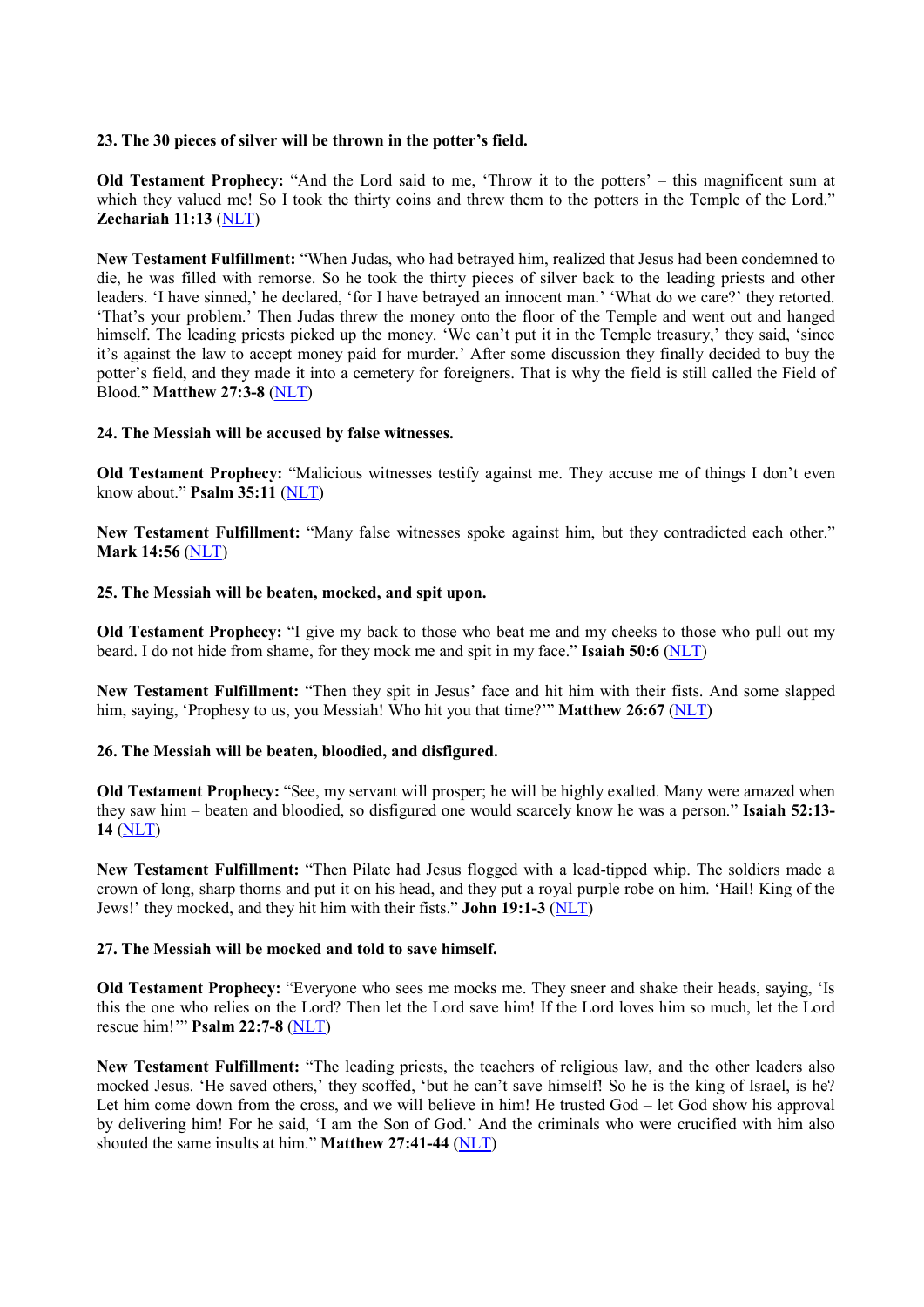# **28. The Messiah's enemies will pierce his hands and feet.**

**Old Testament Prophecy:** "My enemies surround me like a pack of dogs; an evil gang closes in on me. They have pierced my hands and feet." **Psalm 22:16** (NLT)

**New Testament Fulfillment:** "Carrying the cross by himself, Jesus went to the place called Skull Hill (in Hebrew, Golgotha). There they crucified him." **John 19:17-18** (NLT)

## **29. The Messiah will be given vinegar and gall to drink.**

**Old Testament Prophecy:** "But instead, they give me poison for food; they offer me sour wine to satisfy my thirst." **Psalm 69:21** (NLT)

**New Testament Fulfillment:** "They offered him wine drugged with myrrh, but he refused it." **Mark 15:23** (NLT)

## **30. The Messiah's enemies will divide his clothes among themselves and cast dice for his garments.**

**Old Testament Prophecy:** "My enemies stare at me and gloat. They divide my clothes among themselves and throw dice for my garments." **Psalm 22:17-18** (NLT)

**New Testament Fulfillment:** "When the soldiers had crucified Jesus, they divided his clothes among the four of them. They also took his robe, but it was seamless, woven in one piece from the top. So they said, 'Let's not tear it but throw dice to see who gets it.'" **John 19:23-24** (NLT)

# **31. The Messiah's bones will not be broken.**

**Old Testament Prophecy:** "The righteous face many troubles, but the Lord rescues them from each and every one. For the Lord protects them from harm – not one of their bones will be broken!" **Psalm 34:19-20** (NLT)

**New Testament Fulfillment:** "The Jewish leaders didn't want the victims hanging there the next day, which was the Sabbath (and a very special Sabbath at that, because it was the Passover), so they asked Pilate to hasten their deaths by ordering that their legs be broken. Then their bodies could be taken down. So the soldiers came and broke the legs of the two men crucified with Jesus. But when they came to Jesus, they saw that he was dead already, so they didn't break his legs." **John 19:31-33** (NLT)

#### **32. The Messiah's life will be poured out like water.**

**Old Testament Prophecy:** "My life is poured out like water, and all my bones are out of joint. My heart is like wax, melting within me." **Psalm 22:14** (NLT)

**New Testament Fulfillment:** "One of the soldiers, however, pierced his side with a spear, and blood and water flowed out." **John 19:34** (NLT)

# **33. The Messiah will be struck down, and his disciples will be scattered.**

**Old Testament Prophecy:** "Awake, O sword, against my shepherd, the man who is my partner, says the Lord Almighty. Strike down the shepherd, and the sheep will be scattered, and I will turn against the lambs." **Zechariah 13:7** (NLT)

**New Testament Fulfillment:** "'Tonight, all of you will desert me,' Jesus told them." **Matthew 26:31** (NLT)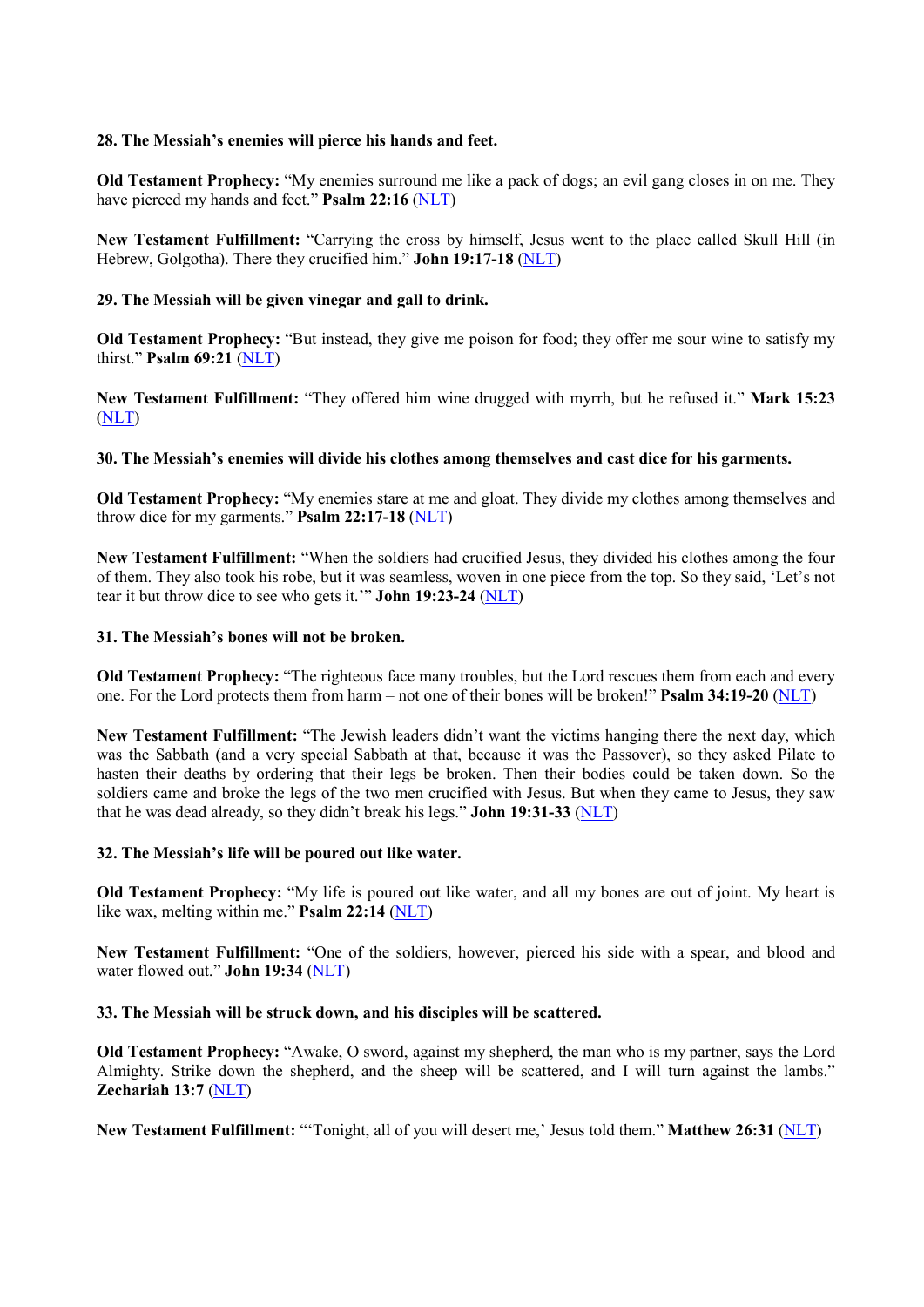"At that point, all the disciples deserted him and fled." **Matthew 26:56** (NLT)

# **34. The Messiah will be buried in a rich man's grave.**

**Old Testament Prophecy:** "He had done no wrong, and he never deceived anyone. But he was buried like a criminal; he was put in a rich man's grave." **Isaiah 53:9** (NLT)

**New Testament Fulfillment:** "Joseph took the body and wrapped it in a long linen cloth. He placed it in his own new tomb, which had been carved out of the rock. Then he rolled the great stone across the entrance as he left." **Matthew 27:59-60** (NLT)

# **35. The Messiah will be killed, appearing to have accomplished nothing.**

**Old Testament Prophecy:** "After this period of sixty-two sets of seven, the Anointed One will be killed, appearing to have accomplished nothing, and a ruler will arise whose armies will destroy the city and the Temple." **Daniel 9:26** (NLT)

**New Testament Fulfillment:** "God publicly endorsed Jesus of Nazareth by doing wonderful miracles, wonders, and signs through him, as you well know. But you followed God's prearranged plan. With the help of lawless Gentiles, you nailed him to the cross and murdered him. However, God released him from the horrors of death and raised him back to life again, for death could not keep him in its grip." **Acts 2:22-24** (NLT)

**Historical Fulfillment:** Titus and the Roman legions destroyed the city and the Temple in A.D. 70.

# **36. The Messiah will be raised from the dead (resurrected).**

**Old Testament Prophecies:** "For you will not leave my soul among the dead or allow your godly one to rot in the grave." **Psalm 16:10** (NLT)

"But as for me, God will redeem my life. He will snatch me from the power of death." **Psalm 49:15** (NLT)

**New Testament Fulfillment:** "Then the angel spoke to the women. 'Don't be afraid!' he said. 'I know you are looking for Jesus, who was crucified. He isn't here! He has been raised from the dead, just as he said would happen. Come, see where his body was lying. And now, go quickly and tell his disciples he has been raised from the dead, and he is going ahead of you to Galilee.'" **Matthew 28:5-7** (NLT)

# **37. The Messiah will bear the sins of many and intercede for sinners.**

**Old Testament Prophecies:** "Yet it was our weaknesses he carried; it was our sorrows that weighed him down. And we thought his troubles were a punishment from God for his own sins! But he was wounded and crushed for our sins. He was beaten that we might have peace. He was whipped, and we were healed! All of us have strayed away like sheep. We have left God's paths to follow our own. Yet the Lord laid on him the guilt and sins of us all." **Isaiah 53:4-6** (NLT)

"From prison and trial they led him away to his death. But who among the people realized that he was dying for their sins – that he was suffering their punishment?" **Isaiah 53:8** (NLT)

"But it was the Lord's good plan to crush him and fill him with grief. Yet when his life is made an offering for sin, he will have a multitude of children, many heirs. He will enjoy a long life, and the Lord's plan will prosper in his hands. When he sees all that is accomplished by his anguish, he will be satisfied. And because of what he has experienced, my righteous servant will make it possible for many to be counted righteous, for he will bear all their sins. I will give him the honors of one who is mighty and great, because he exposed